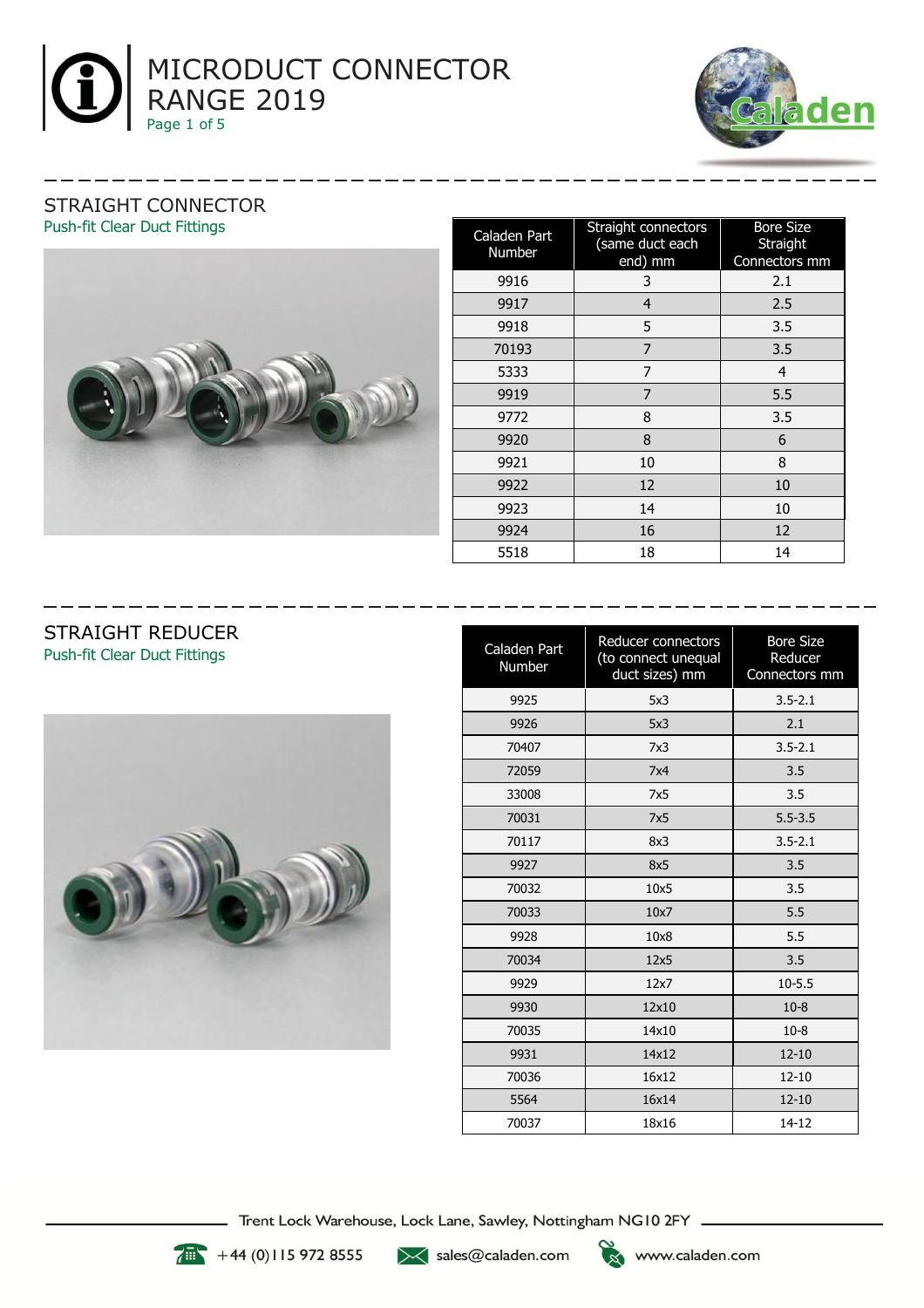



END STOP Push-fit Clear Duct Fittings



| Caladen Part<br>Number | <b>End Stops mm</b> |
|------------------------|---------------------|
| 9932                   | 3                   |
| 9933                   | 4                   |
| 9934                   | 5                   |
| 9935                   | 7                   |
| 9936                   | 8                   |
| 9937                   | 10                  |
| 9938                   | 12                  |
| 9939                   | 14                  |
| 70153                  | 16                  |
| 5519                   | 18                  |

# DIRECT BURIED COVERS DBC For the Protection of Push-fit Clear Duct Fittings

Caladen supply a range of connectors and end stops pre-assembled with a customised polypropylene cover. DBC's prevent the accidental release of collets during installation and provide protection and impact resistance in use. The covers are removable/reusable for maintenance and can be specified separately.



| Caladen Part Number | Direct Buried Covers for<br>Connectors mm |
|---------------------|-------------------------------------------|
| 70853               | 5                                         |
| 70010               | $7 - 8$                                   |
| 70175               | 10                                        |
| 70176               | 12                                        |
| 70177               | 14                                        |
| 73359               | 16                                        |
| 70180               | 18                                        |

Trent Lock Warehouse, Lock Lane, Sawley, Nottingham NG10 2FY \_



 $+44(0)1159728555$ 

 $\mathbb{K}$  sales@caladen.com

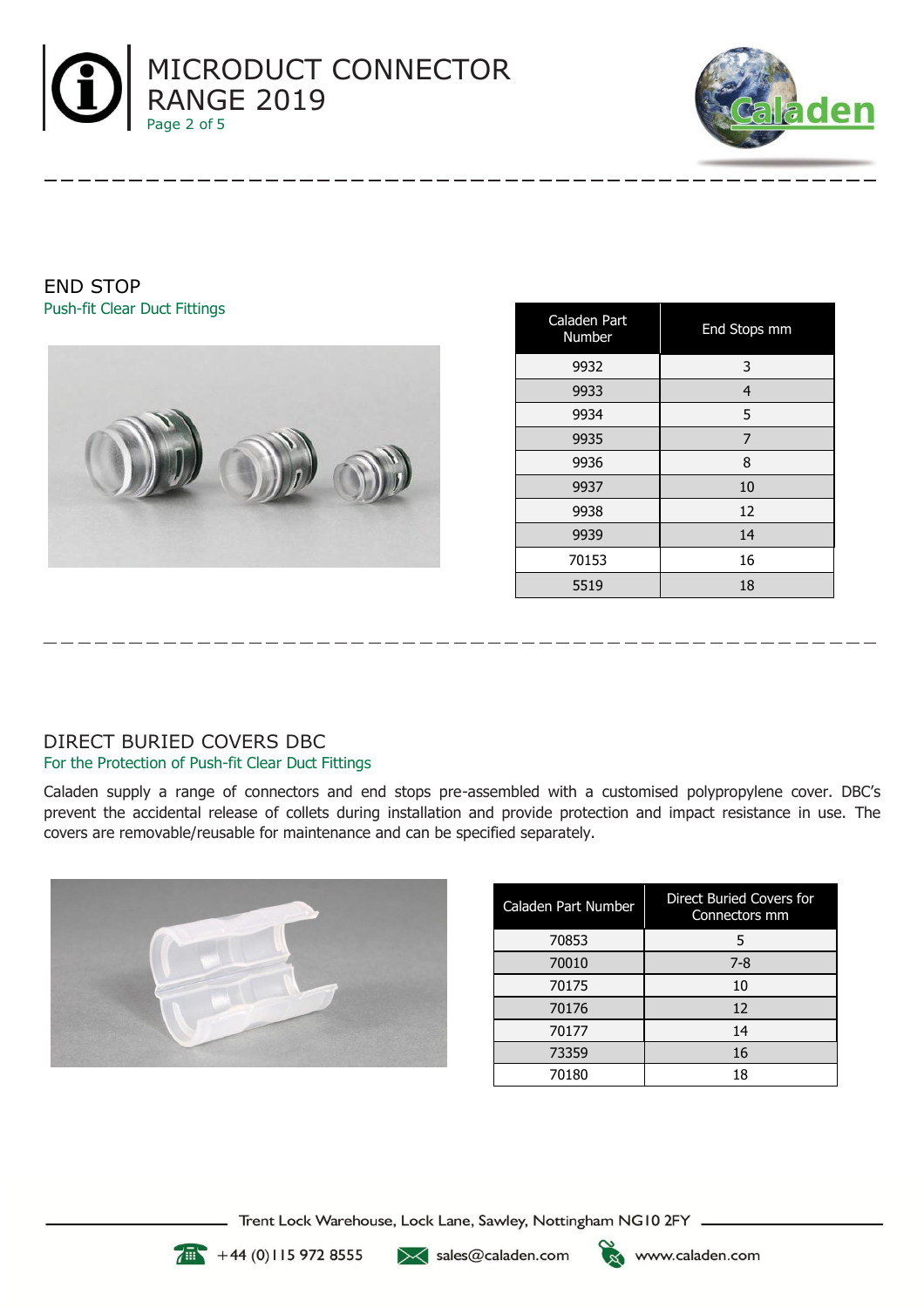



# CALADEN STRAIGHT CONNECTOR WITH DBC Protected Straight Microduct Connectors



| Caladen Part<br><b>Number</b> | $STR + DBC$<br>(same duct each<br>end) mm | <b>Bore Size STR</b><br>+ DBC mm |
|-------------------------------|-------------------------------------------|----------------------------------|
| 33001                         | 4                                         | 2.5                              |
| 70181                         | 5                                         | 3.5                              |
| 70169                         | 7                                         | 5.5                              |
| 70194                         | 7                                         | 3.5                              |
| 73376                         | 7                                         | 4                                |
| 70136                         | 8                                         | 6                                |
| 70262                         | 8                                         | 3.5                              |
| 70170                         | 10                                        | 8                                |
| 70171                         | 12                                        | 10                               |
| 70172                         | 14                                        | 10                               |
| 70172                         | 14                                        | 10                               |
| 74111                         | 16                                        | 12                               |
| 73082                         | 18                                        | 14                               |

#### CALADEN END STOP WITH DBC Protected End Stops for Microduct Connectors



| Caladen Part<br>Number | $ES + DBC$ mm |
|------------------------|---------------|
| 33002                  |               |
| 70876                  |               |
| 70615                  | 8             |
| 70877                  | 10            |
| 70878                  | 12            |
| 70624                  | 14            |
| 73148                  | 16            |
| 73083                  | 18            |



 $+44(0)115972855$   $\times$  sales@caladen.com

Trent Lock Warehouse, Lock Lane, Sawley, Nottingham NG10 2FY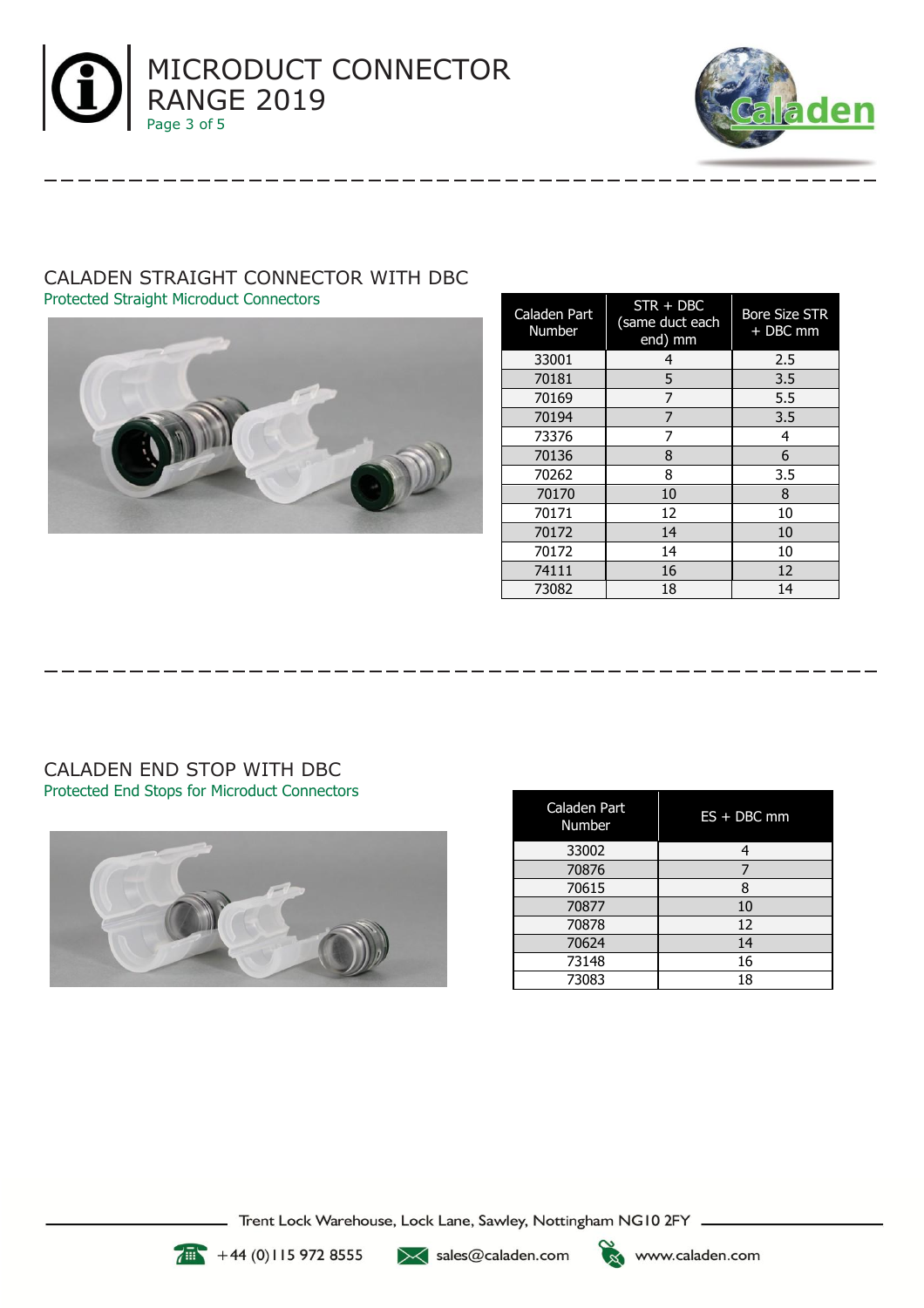



#### CALADEN 15 JOULE DIRECT BURIED MICRODUCT CONNECTORS An All-In-One Solution for Direct Bury Applications

A range of 15 Joule (J) Direct Buried (DB) push fit straight connectors, reducers and end stops produced by Caladen Ltd, that utilise a black polycarbonate body strengthened by both vertical and horizontal ribs.

These features enable the fittings to exceed both a 15J impact and 450N crush test.

# 15J DB STRAIGHT CONNECTOR

15 Joule Impact Rated Straight Direct Bury Fittings



| Caladen Part<br>Number | 15J DB Straight<br>Connectors (same<br>duct each end)<br>mm | <b>Bore Size</b><br>Straight<br>Connectors<br>mm |
|------------------------|-------------------------------------------------------------|--------------------------------------------------|
| 15004                  | 4                                                           | 2.1                                              |
| 15005                  | 5                                                           | 2.1                                              |
| 15006                  | 6                                                           | 3                                                |
| 15007                  | 7                                                           | 3.5                                              |
| 15008                  | 8                                                           | 4                                                |
| 15010                  | 10                                                          | 6                                                |
| 15012                  | 12                                                          | 8                                                |
| 15014                  | 14                                                          | 10                                               |
| 15016                  | 16                                                          | 12                                               |
| 15018                  | 18                                                          | 14                                               |
| 15020                  | 20                                                          | 16                                               |

# 15J DB STRAIGHT REDUCER

15 Joule Impact Rated Reducer Direct Bury Fittings

| Caladen Part<br>Number | 15J DB Reducer<br>Connectors (to<br>connect unequal<br>duct sizes) mm | <b>Bore Size</b><br>Reducer<br>Connectors mm |
|------------------------|-----------------------------------------------------------------------|----------------------------------------------|
| 155040                 | 5x4                                                                   | 2.1                                          |
| 158070                 | 8x7                                                                   | 3.5                                          |

Trent Lock Warehouse, Lock Lane, Sawley, Nottingham NG10 2FY \_



 $+44(0)1159728555$ 

 $\mathbb{K}$  sales@caladen.com